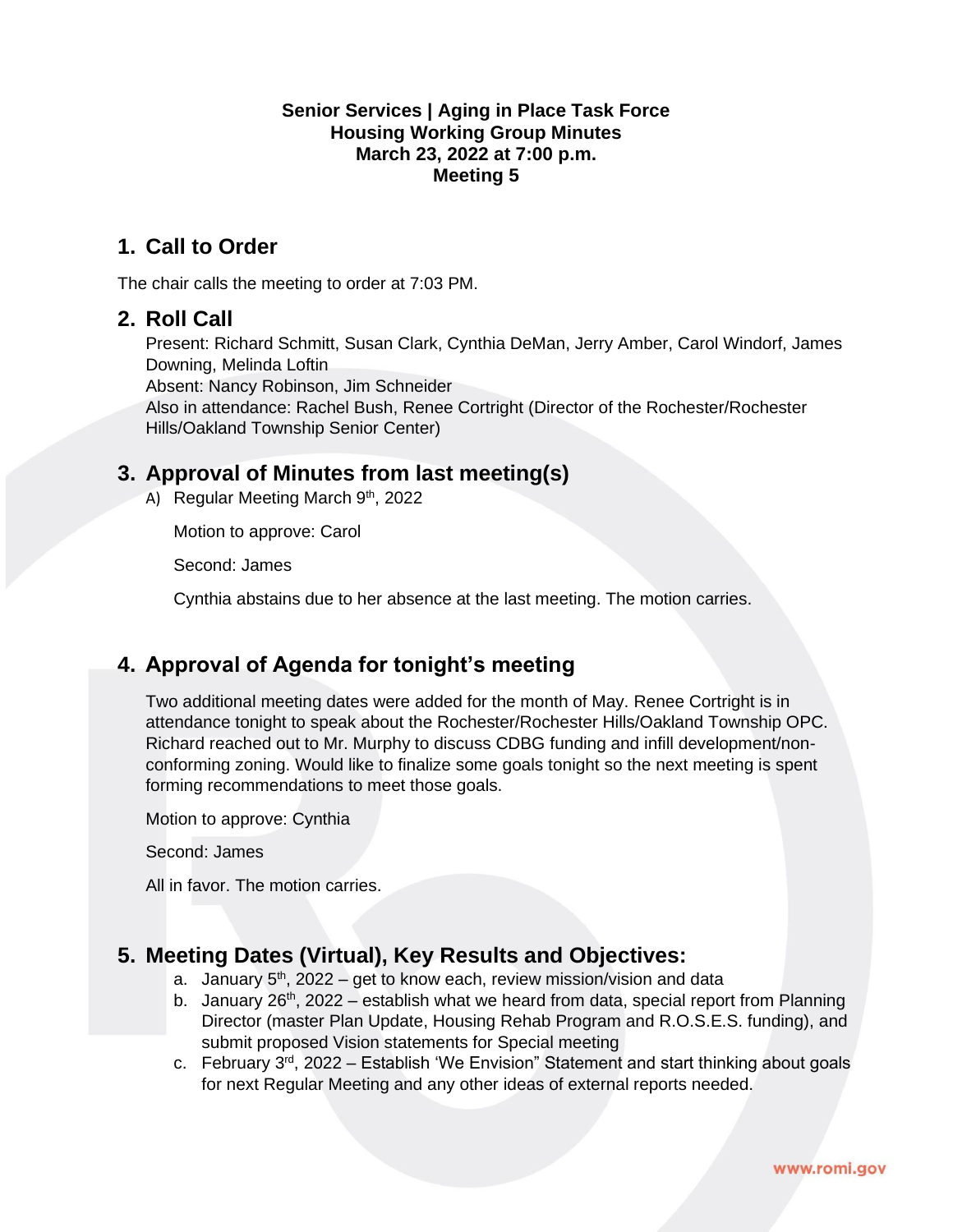- d. February 16<sup>th</sup>, 2022 establish Goals for our domain (Housing) and listen to any other external presentations and think about recommendations to achieve our goals.
- e. March 9<sup>th</sup>, 2022 start to establish recommendations to achieve our goals
- f. March  $23<sup>rd</sup>$ , 2022- continue to work on recommendations and start to finalize our report
- g. April 13<sup>th</sup>, 2022- continue to work on recommendations and metrics
- h. May  $4<sup>th</sup>$ , 2022 continue to finalize our report to Task Force if needed
- i. May  $18<sup>th</sup>$ , 2022 finalize our report to the Task Force
- **6. Discuss results of reach out to Rochester OPC, Troy Community Center and Royal Oak's Planning Director, Joseph Murphy. Also try to finalize our goals and start recommendations.**

To get Renee up to speed:

Two specific needs of Royal Oak seniors identified through surveys and focus groups: housing improvements and home maintenance assistance

- ROSES and the home rehab program (both funded by CDBG) try to fill these gaps in Royal Oak
- For the last 4 or 5 years, \$200,000 \$300,000 left unspent by home rehab program
- ROSES did best in 2017 2018: had a budget of \$33,000 and spend over that each year. Other years spent slightly under, and the target was lower for pandemic spending too.
- Ultimately there is money that isn't being spent through these programs

Renee Cortright, Rochester OPC

- SEMCOG: 6,276 households that are 65+ years and older in Royal Oak
	- o There's also a lot of young people in the community! (25-40 years specifically) Identify ways to appeal to the younger population, donating their time to provide services for seniors
- OPC has a Senior Resource Department that facilitates several programs
	- o Rochester OPC is funded by a 0.32 operational millage
		- Fees for services/classes
		- **EXED Increase in millage was passed in 2020 (was previously 0.25)**
	- o Two coordinators (one 3 days/week, the other 2 days/week, so someone is there essentially full-time)
	- $\circ$  Field calls for information and referral (independent living, health needs, classes, support groups)
	- o Also facilitate several low-income scholarship programs for art classes
	- o Vision support, CDBG, Ask-the-Attorney, counselors on-site, Medicare/Medicaid assistance
	- o Volunteers give tours of the facility and operate the different desks in the senior center
	- o A volunteer coordinator might be integral to really get the word out and make connections with different organizations
- CDBG funds for minor home repairs, this goes really fast
- Act of Kindness (AoK) in partnership with a non-denominational organization that put in the sweat equity for minor home repairs
	- o This reduces contractor costs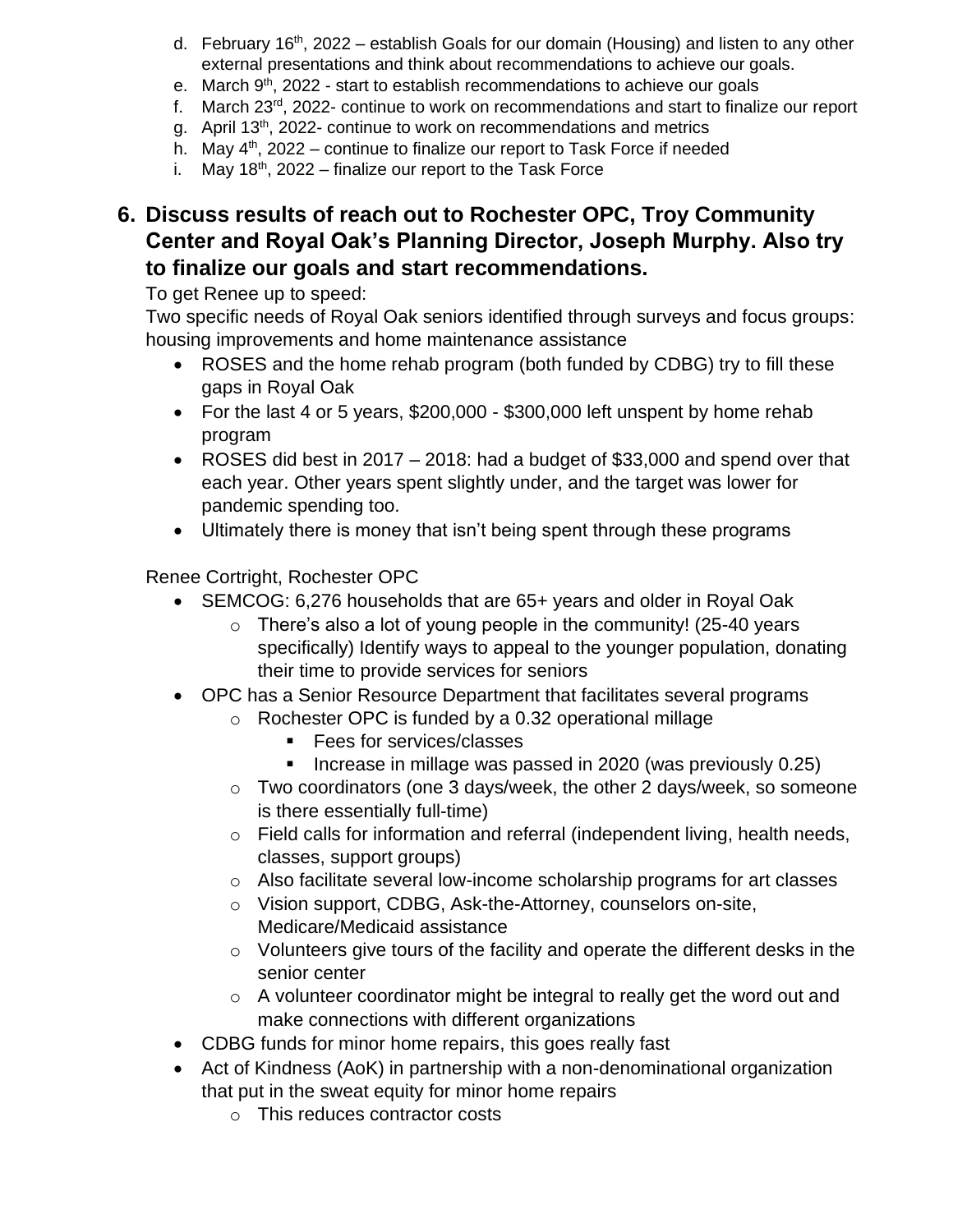- $\circ$  The org's board of directors fundraises to offset costs, and partners with [Neighborhood House](https://www.ranh.org/) in the Rochester Hills area to do minor home repairs for those under the age of 60
- Snow removal for income-qualifying households in all three communities
	- o Costs are high, vendors are charging more for their services
	- o Gas prices also pose challenges
- Yard care volunteer sources: schools, Girl Scouts, Boy Scouts, DTE, Comcast, Rochester Hills DPW, houses of worship
	- o Between 60-80 houses taken care of in fall 2021
	- o Mostly, these groups reach out for opportunities to volunteer. This creates a synergy within their company and is marketing collateral. But there are resources like Volunteer Match to post calls for volunteers for larger clean-ups.
- [AgeWave](https://agewave.com/) statistics show the 50+ population has economic fortitude. 79% of the US' total net worth – 51% of all groceries bought, 56% of travel, 71% of all money in the banks, 77% of prescription drugs.
- Marketing materials print newsletter, online newsletter
- No list of preferred contractors to avoid portraying favoritism people should do their own research, be careful, and use resources that are already out there (Better Business Bureau, Angie's List)

To the work group: What does the Royal Oak Senior Center need to accomplish something like Rochester's OPC?

- Better marketing of the housing rehab program maybe then less money would be left unspent
- More funding to ROSES to take care of more seniors, paying ROSES workers more money (\$15/hour? More?)
- Involvement with the schools, National Honors Society students at Royal Oak High **School**
- Other community service opportunities who would coordinate all of this? Is the City invested enough to create an office for senior citizens?
- Henry Ford has a downtown presence, they could contribute to the community service
- Presence at City Hall, coordinating with the Senior Center
- Distinct Senior Commission? Separate from the RO Parks, Recreation, and Senior [Services Advisory Board](https://www.romi.gov/590/Parks-Recreation-Senior-Services-Advisor)
- Identify how to better utilize the resources RO has access to now and recommend getting City departments more actively involved to address the needs that have been expressed during surveys and focus groups

Underutilized properties in Royal Oak – potential redevelopment into housing opportunities

- CDBG-consolidated plan that identifies several of the community's need priorities and objectives
- 'Neighborhood investment' or the redevelopment of blighted properties to eliminate individual instances of blight and create economic job opportunities or below marketrate multi-family housing